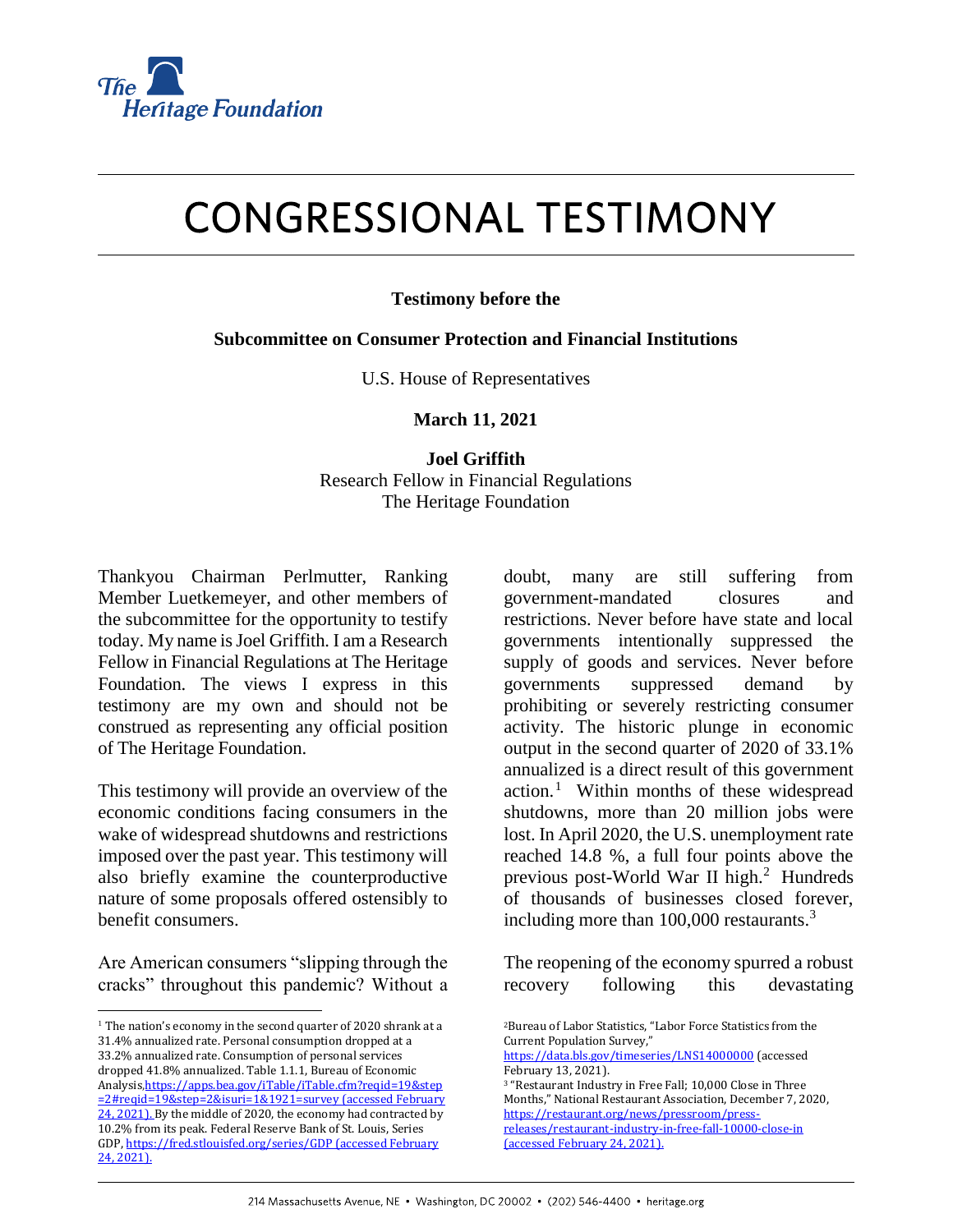contraction. Nationally, economic growth in last year's third quarter smashed all prior records — growing at a stunning 33.4% annual pace. <sup>4</sup> Record growth occurred even as government transfer payments and Paycheck Protection Program expenditures dropped by  $20\%$  in the quarter.<sup>5</sup> The strong recovery of the third quarter along with continued—albeit slower-- growth in the fourth quarter closed more than two-thirds of the drop in output. Gross domestic product finished only slightly below 2019 levels at the end of 2020. <sup>6</sup> However, much damage remains. Although the unemployment rate fell by more than half between April 200 and October 2020, ending the year at  $6.7 \%$ ,  $7.9.9$  million fewer individuals are employed now compared to one year ago.<sup>8</sup>

# *Financial Conditions for Most Consumers Show Marked Improvement*

Delinquency data on rental homes, mortgages, revolving debt, and automobiles indicate that consumer financial health has not deteriorated broadly this past year. In fact, for many, the financial outlook improved. An increase in credit scores overall reflects this surprising reality.<sup>9</sup>

[https://www.bea.gov/sites/default/files/2021-](https://www.bea.gov/sites/default/files/2021-01/gdp4q20_adv.xlsx)

l

01/gdp4q20 adv.xlsx (accessed February 16, 2021). <sup>5</sup> U.S. Bureau of Economic Analysis, Effects of Selected Federal Pandemic Response Programs on Personal Income,

[https://www.bea.gov/sites/default/files/2020-10/effects-of](https://www.bea.gov/sites/default/files/2020-10/effects-of-selected-federal-pandemic-response-programs-on-personal-income-2020q3-adv.xlsx)[selected-federal-pandemic-response-programs-on-personal](https://www.bea.gov/sites/default/files/2020-10/effects-of-selected-federal-pandemic-response-programs-on-personal-income-2020q3-adv.xlsx)[income-2020q3-adv.xlsx](https://www.bea.gov/sites/default/files/2020-10/effects-of-selected-federal-pandemic-response-programs-on-personal-income-2020q3-adv.xlsx)</u> (accessed February 16, 2021). <sup>6</sup>Federal Reserve Bank of St. Louis, Series GDP,

Consumer credit delinquencies are near historic lows. Over the past year, the delinquency rate on consumer loans plunged from 2.44 % in the first quarter of 2020 to 1.84% in the third quarter of 2020. In fact, these delinquency rates are the lowest in more than thirty years of Federal Reserve data. Contrast this with the Great Recession when delinquency rates soared from just under 3.5% at the end of 2007 to 4.85% in the midst of the recession. This was this highest in more than 30 years of Federal Reserve data.  $10$ Delinquency rate on credit card debt plunged from 2.68 % in Q1 of 2020 to 2.0% in Q3 of 2020, a generational low. By contrast, credit card delinquency soared from 4.6% to 6.77% during the Great Recession. <sup>11</sup> The 30-day auto delinquencies rates in Q3 2020 were actually lower than the year before, dropping from 2.25% to just  $1.56\%$ <sup>12</sup>

Rental delinquencies do not appear to have substantially increased since the start of this extended period of COVID-19 shutdowns. The latest Census Bureau Household Pulse Survey tracking the impact of COVID-19 on financial health indicates that 21 % of renters failed to pay rent in December.<sup>13</sup> This is up only slightly from the 18 % in the month of March 2020—just as the impact from the pandemic began. <sup>14</sup> Data from the National Multifamily Housing Council, which tracks

<sup>4</sup> U.S. Bureau of Economic Analysis, National Economic Accounts, Table 1, January 28, 2021,

<https://fred.stlouisfed.org/series/GDP> (accessed February 13, 2021).

<sup>7</sup>Bureau of Labor Statistics, "Labor Force Statistics from the Current Population Survey."

<sup>8</sup> Federal Reserve Bank of St. Louis, Series PAYEMS, <https://fred.stlouisfed.org/series/PAYEMS> (accessed February 24, 2021).

<sup>9</sup> AnnaMaria Andriotis, "Coronavirus Tanked the Economy. Then Credit Scores Went Up," The Wall Street Journal, October 18, 2020, [https://www.wsj.com/articles/coronavirus-tanked-the-economy](https://www.wsj.com/articles/coronavirus-tanked-the-economy-then-credit-scores-went-up-11603013402)[then-credit-scores-went-up-11603013402](https://www.wsj.com/articles/coronavirus-tanked-the-economy-then-credit-scores-went-up-11603013402) (accessed March 9, 2021).

<sup>10</sup> Federal Reserve Bank of St. Louis, Series DRCLACBS,

<https://fred.stlouisfed.org/series/DRCLACBS> (accessed March 9, 2021).

<sup>&</sup>lt;sup>11</sup> Federal Reserve Bank of St. Louis, Series DRCCLACBS,

<https://fred.stlouisfed.org/series/DRCCLACBS> (accessed March 9, 2021),

<sup>12</sup> "30- and 60-day delinquency rates improve in Q3 2020, as the automotive industry continues to rebound," Experian,

[https://www.experianplc.com/media/news/2020/30-and-60-day](https://www.experianplc.com/media/news/2020/30-and-60-day-delinquency-rates-improve-in-q3-2020-as-the-automotive-industry-continues-to-rebound/)[delinquency-rates-improve-in-q3-2020-as-the-automotive-industry](https://www.experianplc.com/media/news/2020/30-and-60-day-delinquency-rates-improve-in-q3-2020-as-the-automotive-industry-continues-to-rebound/)[continues-to-rebound/](https://www.experianplc.com/media/news/2020/30-and-60-day-delinquency-rates-improve-in-q3-2020-as-the-automotive-industry-continues-to-rebound/) (accessed March 10,2021).

<sup>13</sup>U.S. Census Bureau, "Week 22 Household Pulse Survey: January 6– January 18," January 27, 2021,

<https://www.census.gov/data/tables/2021/demo/hhp/hhp22.html> (accessed February 13, 2021).

<sup>14</sup>U.S. Census Bureau, "Week 2 Household Pulse Survey: May 7–May 12," May 20, 2020,

<https://www.census.gov/data/tables/2020/demo/hhp/hhp2.html> (accessed February 13, 2021).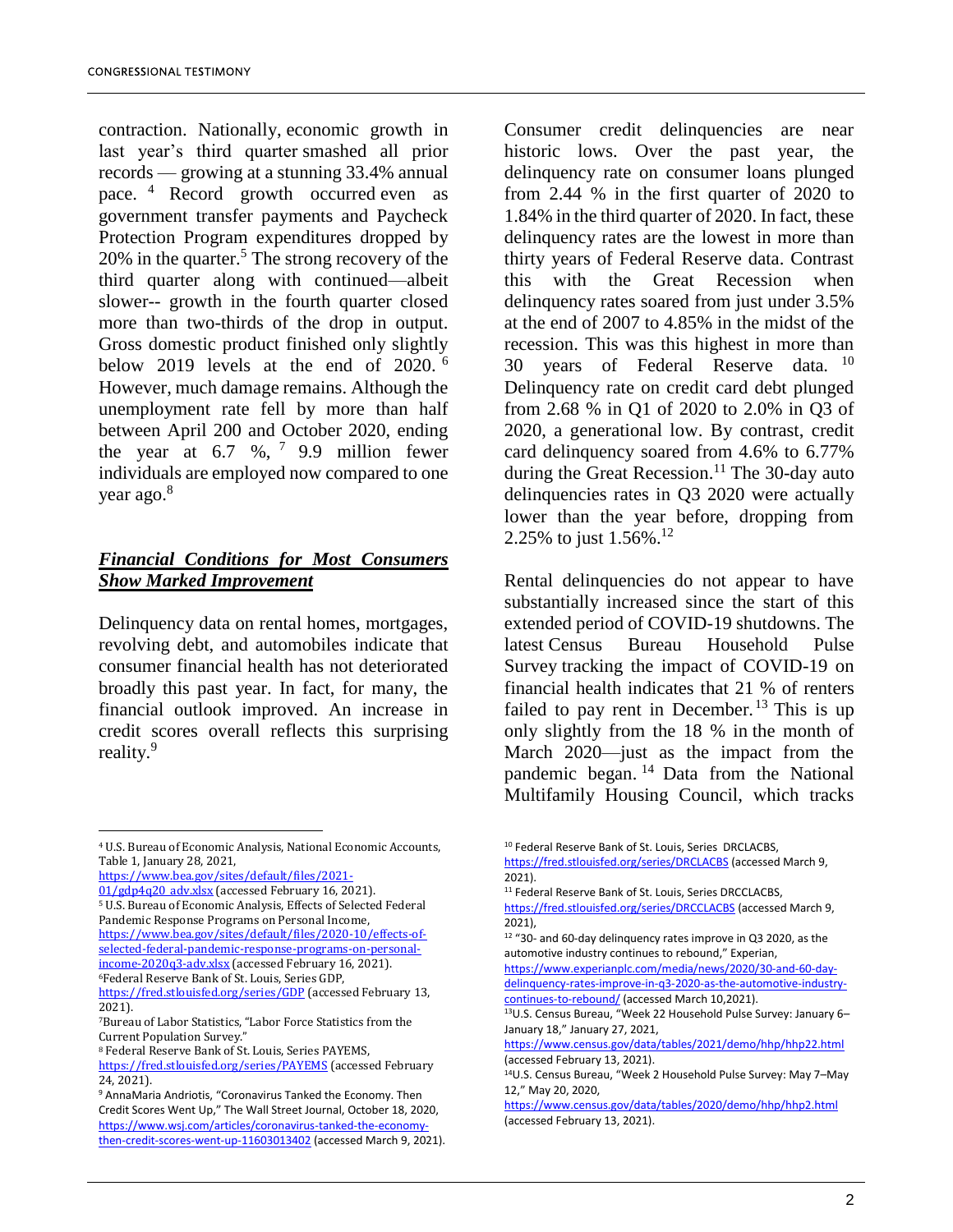more than 11 million professionally managed apartment units, likewise shows only a minimal deterioration in rental payments year over year.<sup>15</sup> In December, 93.8 % of units had made a rental payment by the end of the month. This was down just slightly from 95.9 % in December 2019, prior to the pandemic.

Mortgage delinquencies through the current crisis edged up only slightly from 2.38% to 2.79%. Contrast this to the Great Recession when mortgage delinquencies soared from 3.1% in Q4 of 2007 to 11.58% in Q1 of 2010.<sup>16</sup> The decline in delinquencies coincided with a surge in the savings rate last year. This reached an all-time high of 33.7% in April 2020. Savings rates soared as businesses closed their doors, leaving consumers with fewer options to spend their income.  $17 \text{ In addition, the}$ uncertainties posed by an economy reeling from the first ever widespread restrictions on basic social and commercial activity spurred households to retain more income as well in the form of savings. Also contributing to the rise in the savings rate over the past year were massive government transfer payments, including federal unemployment benefits which often exceeded income lost and multiple rounds of "stimulus" checks.

For those seeking credit, the credit markets continue to supply consumer and small business demand. Total consumer credit owned and securitized totaled \$4.2 trillion in February 2020 before dipping slightly to \$4.1 trillion in May 2020 as shutdowns reached their zenith. By January of 2021, consumer credit neared the

all-time high of \$4.2 trillion once again, down just 0.7 % from the pre-pandemic levels. This bottomed out in May 2020, just 3 months after the COVID-shutdown recession began February 2020).

Consumer credit is more widely available this recession than the Great Recession of 2007- 2009. Total consumer credit owned and securitized did not bottom out until June 2010, 2  $\frac{1}{2}$  years after the recession began.<sup>18</sup>

Although the number of subprime credit card accounts declined by 13.2% from Q3 of 2019 through Q3 of 2020, the number of subprime accounts is still 55% higher than just 5 years ago.<sup>19</sup> Another 18 million new subprime credit card accounts were opened in Q3 of 2020. Although this is down 22% from the year prior, this indicates continued credit availability. $20$ 

The elevated savings rate is reflected in the amount of credit card credit outstanding which plunged to under 4.5% of disposable income in Q2 of 2020, down from nearly 8% in the midst of the Great Recession more than 10 years  $ago.<sup>21</sup>$ 

Overall, the financial situation of most consumers is far less precarious now than during the financial crisis. In fact, the data show many consumers are more financially secure now than before the pandemic began.<sup>22</sup>

 $\overline{\phantom{a}}$ 

[monitor.pdf?rev=614856cd60c3450f81f029d0d8585b17&hash=D2D](https://www.aba.com/-/media/documents/reports-and-surveys/2020-q3-credit-card-market-monitor.pdf?rev=614856cd60c3450f81f029d0d8585b17&hash=D2D878A05257E8FA459D002430CD2850) [878A05257E8FA459D002430CD2850](https://www.aba.com/-/media/documents/reports-and-surveys/2020-q3-credit-card-market-monitor.pdf?rev=614856cd60c3450f81f029d0d8585b17&hash=D2D878A05257E8FA459D002430CD2850) (accessed March 10, 2021).  $20$  Ibid.

<sup>15</sup>National Multifamily Housing Council, "NMHC Rent Payment Tracker," [https://www.nmhc.org/research-insight/nmhc-rent](https://www.nmhc.org/research-insight/nmhc-rent-payment-tracker/)[payment-tracker/](https://www.nmhc.org/research-insight/nmhc-rent-payment-tracker/) (accessed February 13, 2021).

<sup>16</sup> <https://fred.stlouisfed.org/series/DRSFRMACBS> (accessed March 9, 2021).

<sup>&</sup>lt;sup>17</sup> Federal Reserve Bank of St. Louis, Series PSAVERT,

<https://fred.stlouisfed.org/series/PSAVERT> (accessed March 9, 2021).

<sup>18</sup> Federal Reserve Bank of St. Louis, Series TOTALSL,

<https://fred.stlouisfed.org/series/TOTALSL> (accessed March 9, 2021). <sup>19</sup> American Bankers Association, Credit Card Market Monitor,

February 2021[, https://www.aba.com/-/media/documents/reports](https://www.aba.com/-/media/documents/reports-and-surveys/2020-q3-credit-card-market-monitor.pdf?rev=614856cd60c3450f81f029d0d8585b17&hash=D2D878A05257E8FA459D002430CD2850)[and-surveys/2020-q3-credit-card-market-](https://www.aba.com/-/media/documents/reports-and-surveys/2020-q3-credit-card-market-monitor.pdf?rev=614856cd60c3450f81f029d0d8585b17&hash=D2D878A05257E8FA459D002430CD2850)

 $21$  Ibid.

<sup>&</sup>lt;sup>22</sup> Small businesses likewise are being amply served by the credit markets. Most small businesses are saying they are generally not looking for more credit. Only 3% of respondents in a recent National Federation of Independent Business (NFIB) survey reported their borrowing needs were not satisfied. See William C. Dunkelberg and Holly Wade, NFIB Small Business Economic Trends, NFIB Research Center, December 2020[, https://assets.nfib.com/nfibcom/SBET-Dec-](https://assets.nfib.com/nfibcom/SBET-Dec-2020.pdf)[2020.pdf](https://assets.nfib.com/nfibcom/SBET-Dec-2020.pdf) (accessed February 23, 2021).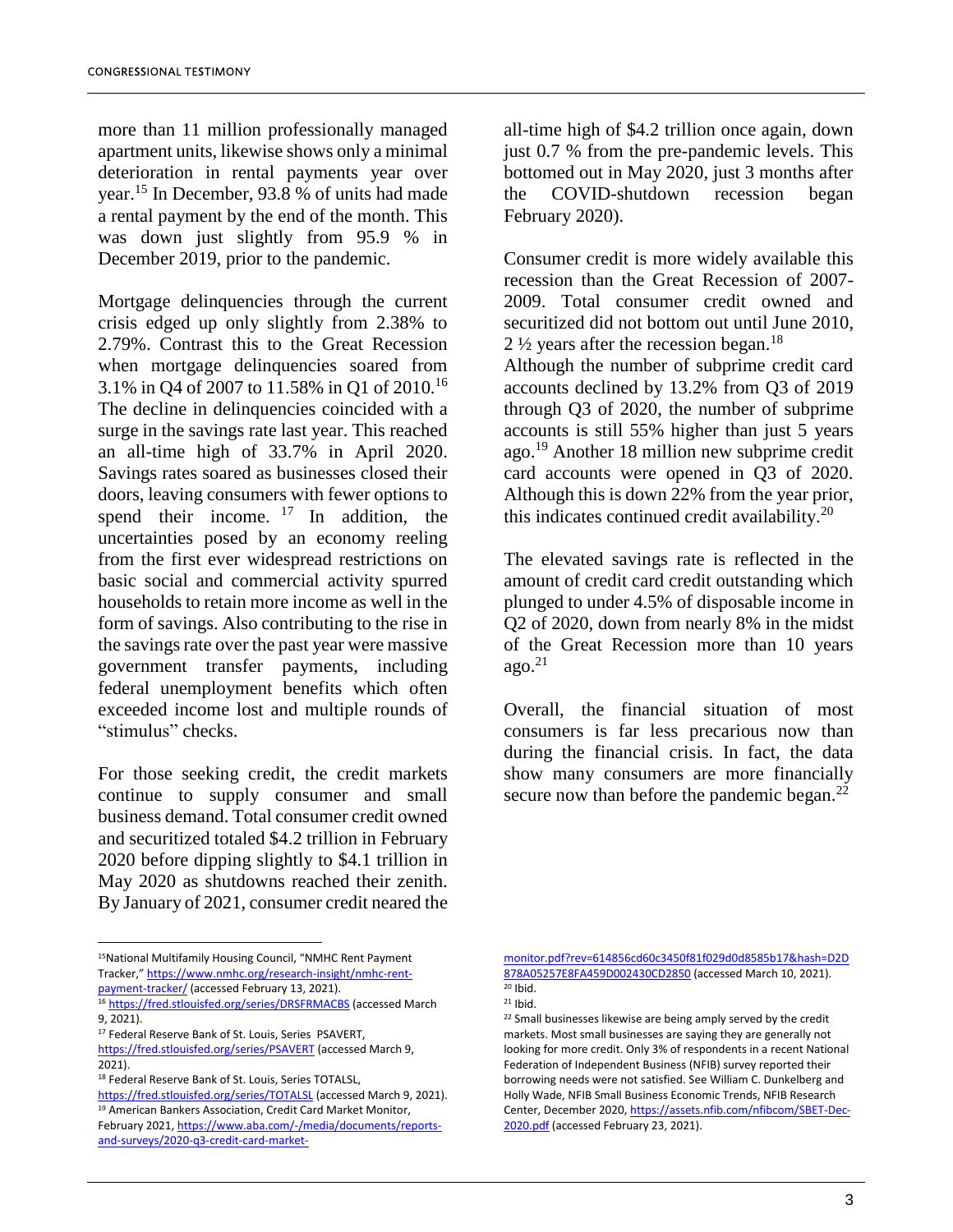# *Positive National Data Contrasts Sharply with State Specific Data*

This positive national financial data should be compared with state specific unemployment and economic output data. The economic misery from the shutdowns is concentrated geographically in those regions and sectors affected by continued onerous restrictions such as curfews, capacity limitations, onerous distancing guidelines, and full business closures.

The Federal Reserve State Coincident Indexes—an approximation of state GDP vividly illustrates how variant the economic recovery is based on states. <sup>23</sup> This index suggests economic output at the end of 2020 was actually greater than pre-pandemic in Utah, Missouri, Idaho, Nebraska, Alaska, South Dakota, Mississippi, and Georgia notably states without crushing, longlasting shutdowns. The economies in Hawaii, Michigan, Rhode Island, Massachusetts all remain more than 10% smaller. Meanwhile, states like New York, Hawaii, and Illinois remain mired in severe recessions.

For instance, in El Centro, California, 17.7% are unemployed, Los Angeles suffers from 9.9% unemployment. Across New York City, draconian restrictions and an army of compliance officers continue to push tens of thousands of businesses out of business, resulting in 8.4% unemployment. $24$ 

Meanwhile, unemployment in numerous communities in Alabama, Idaho, Iowa, Nebraska, South Dakota, and Utah is at 3% or less. The statewide unemployment rate of

<sup>24</sup>U.S. Bureau of Labor Statistics, Unemployment Rates for Metropolitan Areas, preliminary for December 2020, <https://www.bls.gov/web/metro/laummtrk.htm> (accessed February 23, 2021).

 $\overline{\phantom{a}}$ 

under 4% in Alabama, Iowa, Kansas, Nebraska, South Dakota, Utah, and Vermont contrasts sharply with rates at least twice as high in California, Colorado, Connecticut, Hawaii, Illinois, Nevada, New York, and Rhode Island.<sup>25</sup> Overall, in December, the  $10$ states with the fewest restrictions in place<sup>26</sup> averaged 4.7 % unemployment—while the 10 states with the most restrictions averaged 7.1 % unemployment. $27$ 

Millions of those who do remain unemployed or financially underwater are not "slipping through the cracks" of our dynamic economy. Government authorities in select cities and states are pushing them off an economic cliff.

Enabling individuals and businesses to resume operations—as many states have already done—will yield full economic recovery. The historic economic rebound this summer proves that those properly informed of the actual risks of the virus and the appropriate mitigation measures are enthusiastically participating in this reopening.

Unfortunately, some are using the persistent economic troubles in parts of the nation to push through a wish-list of progressive policies which will stunt future economic growth and transfer more power to the federal government. This includes suspension of debt collection, creation of a government-run credit reporting bureau, suppression of credit reporting, and eviction moratoriums. Policy makers should consider the unintended consequences of these actions.

## *Denying Lenders the Ability to Enforce Contractual Obligations Harms Consumers*

<https://www.bls.gov/web/metro/laummtrk.htm> (accessed February 23, 2021). <sup>26</sup>Adam McCann, "States with the Fewest Coronavirus Restrictions," WalletHub, January 26, 2021, [https://wallethub.com/edu/states-coronavirus](https://wallethub.com/edu/states-coronavirus-restrictions/73818)[restrictions/73818](https://wallethub.com/edu/states-coronavirus-restrictions/73818) (accessed February 4, 2021). <sup>27</sup>U.S. Department of Labor, Bureau of Labor Statistics, Local Area Unemployment Statistics Data Series, December 2020, <https://www.bls.gov/web/laus/laumstrk.htm> (accessed February 4, 2021).

<sup>23</sup> Federal Reserve Bank of Philadelphia, State Coincident Indexes, [https://www.philadelphiafed.org/-/media/frbp/assets/surveys](https://www.philadelphiafed.org/-/media/frbp/assets/surveys-and-data/coincident/coincident-revised.xls)[and-data/coincident/coincident-revised.xls](https://www.philadelphiafed.org/-/media/frbp/assets/surveys-and-data/coincident/coincident-revised.xls) (accessed February 16, 2021).

<sup>25</sup> U.S. Bureau of Labor Statistics, Unemployment Rates for Metropolitan Areas, preliminary for December 2020,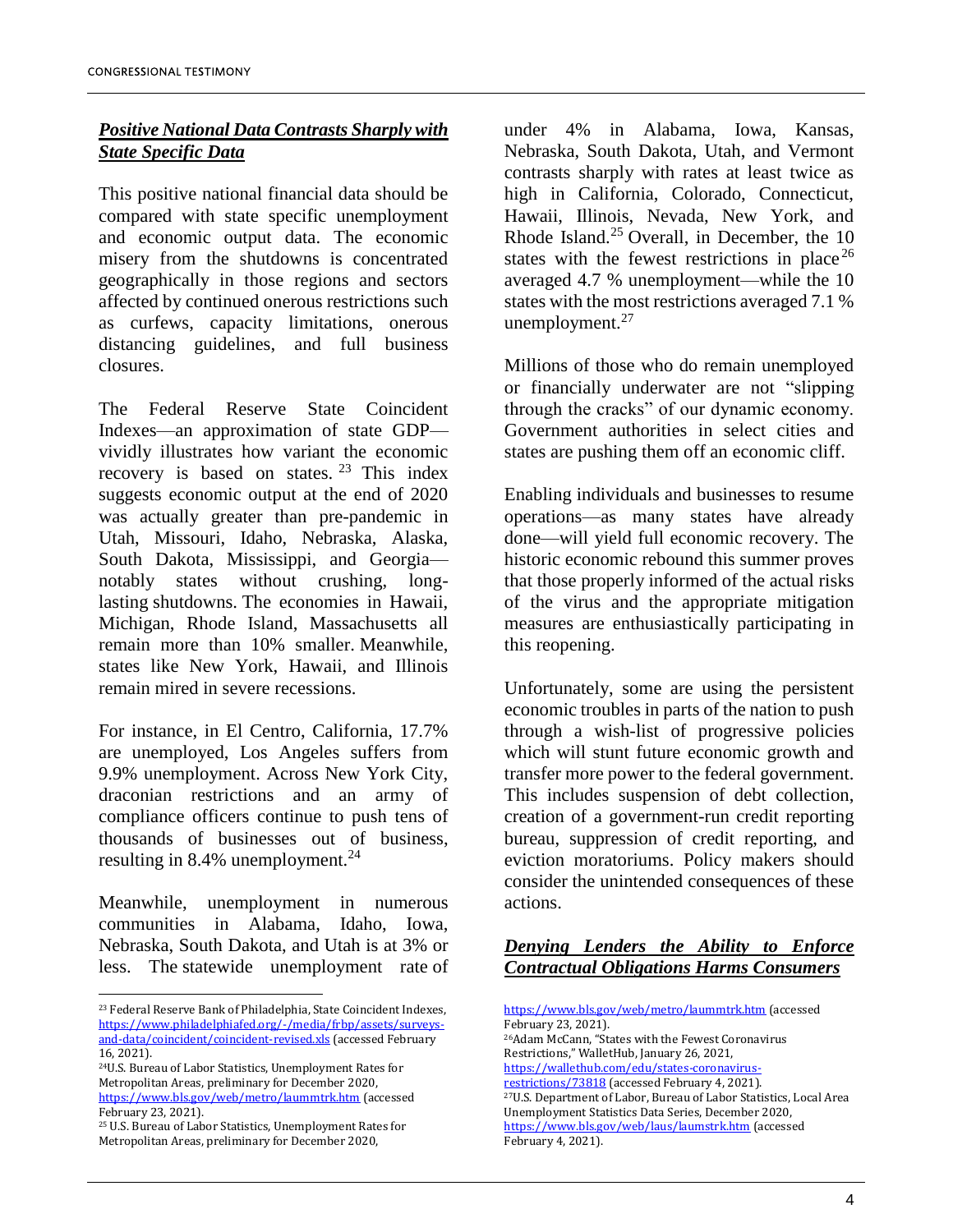Proposals to suspend capitalization of interest, debt collection, repossession, or penalties related to nonpayment of debt during the "COVID-19 emergency" will incentivize some to default on obligations. Lenders will be forced to pass these costs on to others through higher interest rates. In addition, lenders may choose to tighten credit standards in response to this increased risk of default. This penalizes responsible consumers through higher interest rates and fewer credit options. In addition, small businesses which often rely on debt collection agencies to manage their uncollectible receivables will also be financially harmed. Without any government mandate, financial institutions are proactively working with customers in many instances to defer payments, alter payment plans, or reduce interest rates.

# *A Government-Run Credit Reporting Bureau Poses Additional Risks*

A government-run credit reporting program has been proposed as an alternative to compete with the private credit reporting agencies.<sup>28</sup> Government access to private consumer information would be a prerequisite of such a reporting program. Security concerns would also arise with one government agency potentially holding troves of personal data.

Even if private credit scores were still an option, requiring lenders to use this score when available could incentivize consumers to opt-in especially if this score were perceived as more favorable to borrowers. Over time, regulations could conceivably require private lenders to make determinations utilizing this government score when available.

Some government-subsidized lending programs could even require use of this score

[03/Credit%20Report\\_Full.pdf](https://www.demos.org/sites/default/files/2019-03/Credit%20Report_Full.pdf) (accessed March 9, 2021). <sup>29</sup> Cheryl R. Cooper and Darryl E. Getter, CRS Report R44125, "Consumer Credit Reporting, Credit Bureaus, Credit Scoring, and in determining a loan or award. Isolated islands of nonparticipation will be overwhelmed.

A government-operated credit reporting system would exist to benefit political constituencies rather than to primarily assist lenders in determining risk. Politicians would be tempted to tweak the system in an effort to allocate credit in a more politically expedient manner. Decisions over credit allocation would increasingly be made according to the whims of politicians.

# *Impeding the Ability to Provide Complete and Accurate Credit Reporting*

Impeding the ability to provide complete and accurate credit reporting decreases the predictive value of consumer credit ratings. This also threatens to undermine the safety and soundness of our financial system. Additionally, this could shrink the number of low-cost credit options for consumers as lenders. As explained by the Congressional Research Service, "If lenders view credit reports and scores as unreliable due to premature removal of negative information, they could increase downpayment requirements across the board for all credit applicants or reduce loan amounts. In short, lenders who are uncertain about data reliability might adopt stricter underwriting and lending policies."<sup>29</sup>

# *Moratoriums on evictions*

Those efforts represent an abdication of a core government responsibilities; namely, enforcement of private contracts and protection of private property. Forcing property owners to provide free housing is a subtle form of expropriation of private property without just compensation. Politicians may enjoy a short-

l <sup>28</sup> Amy Traub, Establish a Public Credit Registry, Dēmos, March 2019, [https://www.demos.org/sites/default/files/2019-](https://www.demos.org/sites/default/files/2019-03/Credit%20Report_Full.pdf)

Related Policy Issues," Congressional Research Service, January 22, 2020, p. 11, <https://fas.org/sgp/crs/misc/R44125.pdf> (accessed March 9, 2021).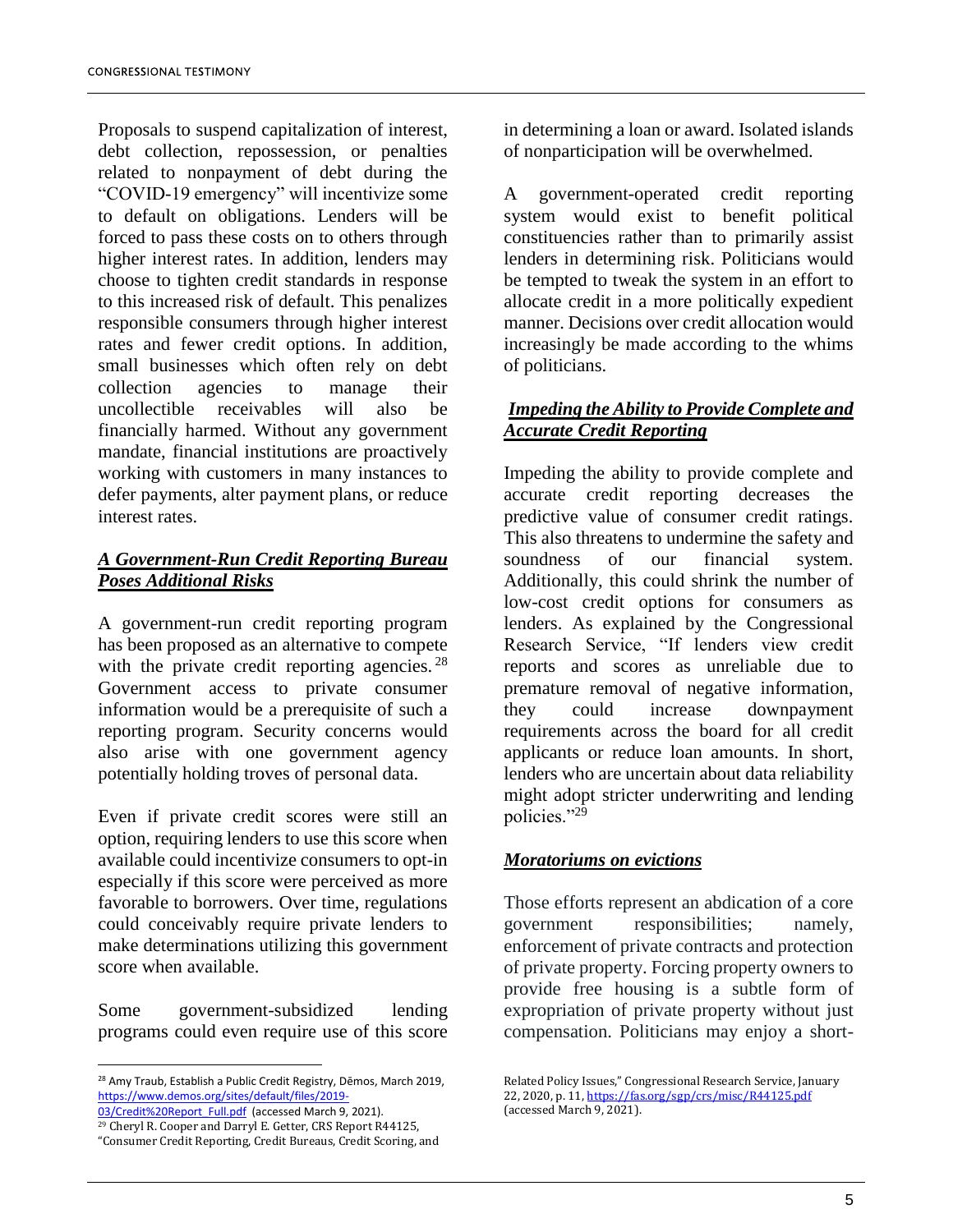term boost in popularity from such measures. However, the unintended consequences are extensive. Initially, the decrease in cash flow affects the landlord only. However, as this persists, delayed maintenance and upgrades ensue.

Some landlords may delay their own mortgage payments, negatively affecting the owners of those mortgages—banks, credit unions, investors, institutional shareholders, and even taxpayers. As landlords postpone property tax payments, local schools, fire departments, law enforcement, and parks experience a decline in funding. Landlords will increase rents to mitigate the heightened risk of future moratoriums and to recoup revenue already lost. Prospective renters may find themselves subject to increased security deposits and tighter credit checks. Ultimately, fewer affordable housing units may be constructed.

The eviction and moratorium processes serve as a safeguard to protect the private property rights essential to ensuring an ample supply of safe, affordable housing.

### *Conclusion*

 $\overline{\phantom{a}}$ 

Families across parts of the nation face economic hardship as a result of the myriad of COVID-19 restrictions enacted by state and local governments. Resolution requires governors and mayors to permit people once again to freely create, work, shop, and engage.

Using the economic misery persistent across portions of the nation as an excuse to advance a wish-list extreme proposals—including expanded government control over the financial system, credit allocation, and contractual obligations--will suppress economic growth far into the future.

<sup>30</sup> *Saving Lives and Livelihoods; Recommendations for Recovery*, National Coronavirus Recovery Commission, a project of The Heritage Foundation, June 10, 2020,

Congress should instead focus on better positioning the United States to lead in the years to come. The Heritage Foundation's Coronavirus Commission articulates specific measures Congress can take, including the following: partnering with key strategic allies in Western Europe and the Indo-Pacific, removing barriers to free trade while simultaneously protecting intellectual property rights, and transitioning the temporary waivers and emergency exceptions in numerous sectors into permanent regulatory reform.<sup>30</sup>

[http://thf\\_media.s3.amazonaws.com/2020/NCRC\\_FINAL.pdf](http://thf_media.s3.amazonaws.com/2020/NCRC_FINAL.pdf) (accessed March 9, 2021).